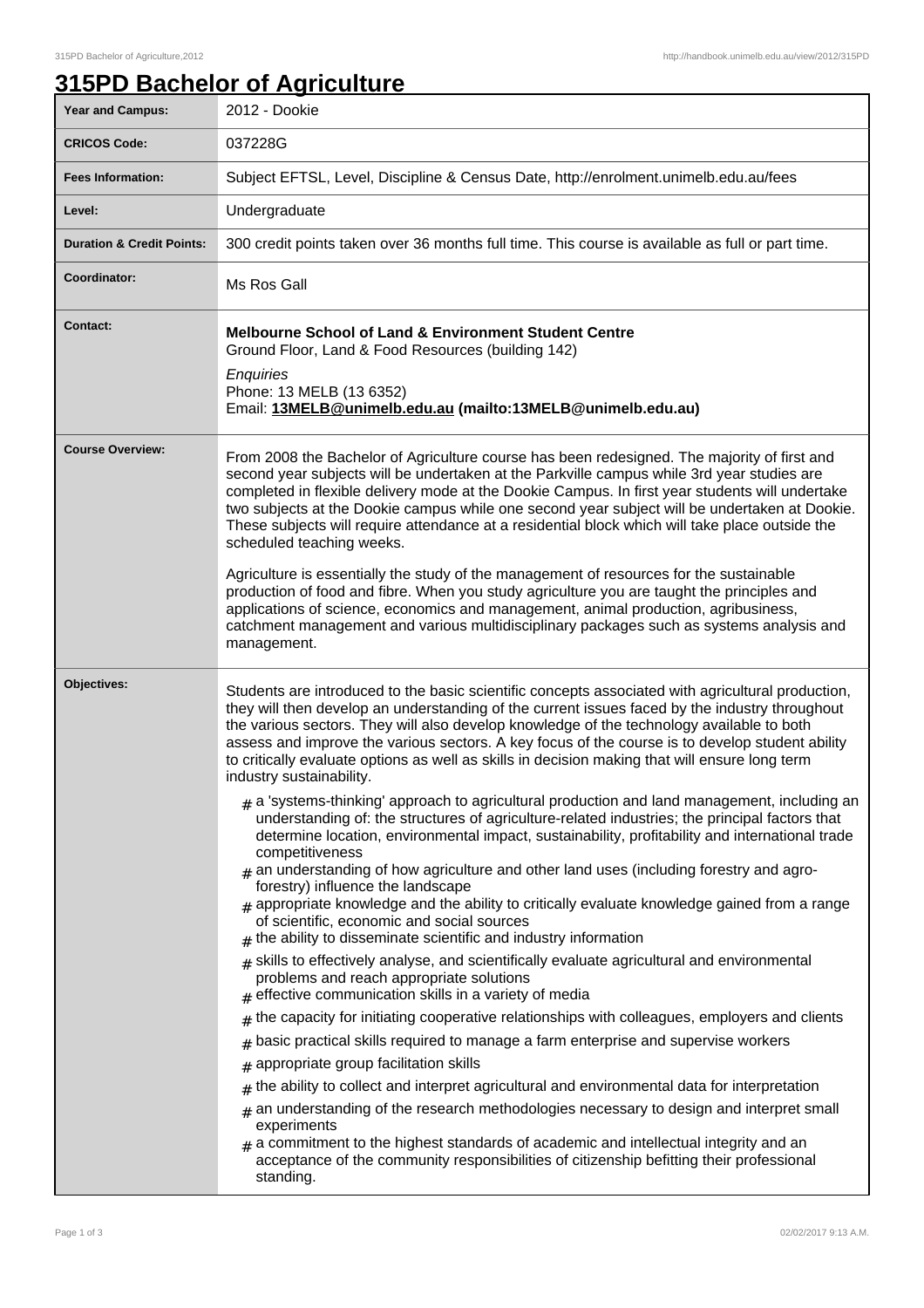| <b>Course Structure &amp;</b><br><b>Available Subjects:</b> | <b>Bachelor of Agriculture</b>                                                                                                                                                                                                                                                       |                                   |                          |  |
|-------------------------------------------------------------|--------------------------------------------------------------------------------------------------------------------------------------------------------------------------------------------------------------------------------------------------------------------------------------|-----------------------------------|--------------------------|--|
| Majors/Minors/<br><b>Specialisations</b>                    |                                                                                                                                                                                                                                                                                      |                                   |                          |  |
| <b>Subject Options:</b>                                     | <b>First Year</b><br>First and Second year will be completed at the Parkville campus with the exception of<br>MAST10002 Data and Decisions and AGRI20003 Sustainable Food which will be offered in<br>flexible delivery mode including a residential component at the Dookie Campus. |                                   |                          |  |
|                                                             | <b>Subject</b>                                                                                                                                                                                                                                                                       | <b>Study Period Commencement:</b> | <b>Credit</b><br>Points: |  |
|                                                             | CHEM10007 Fundamentals of Chemistry                                                                                                                                                                                                                                                  | Semester 1                        | 12.50                    |  |
|                                                             | BIOL10004 Biology of Cells and Organisms                                                                                                                                                                                                                                             | Semester 1                        | 12.50                    |  |
|                                                             | UNIB10009 Food for a Healthy Planet                                                                                                                                                                                                                                                  | Semester 1                        | 12.50                    |  |
|                                                             | AGRI10043 Land Water and Food Economy 1                                                                                                                                                                                                                                              | Semester 2                        | 12.50                    |  |
|                                                             | MAST10002 Data & Decisions                                                                                                                                                                                                                                                           | Semester 2                        | 12.50                    |  |
|                                                             | BIOL10005 Genetics & The Evolution of Life                                                                                                                                                                                                                                           | Semester 2                        | 12.50                    |  |
|                                                             | UNIB10007 Introduction to Climate Change                                                                                                                                                                                                                                             | Semester 2                        | 12.50                    |  |
|                                                             | ENVS10001 Natural Environments                                                                                                                                                                                                                                                       | Semester 1, Semester 2            | 12.50                    |  |
|                                                             | <b>Second Year</b>                                                                                                                                                                                                                                                                   |                                   |                          |  |
|                                                             | Subject                                                                                                                                                                                                                                                                              | <b>Study Period Commencement:</b> | <b>Credit</b><br>Points: |  |
|                                                             | DASC20012 Comparative Nutrition and Digestion                                                                                                                                                                                                                                        | Semester 1                        | 12.50                    |  |
|                                                             | <b>AGRI20026 Plant Growth Processes</b>                                                                                                                                                                                                                                              | Semester 1                        | 12.50                    |  |
|                                                             | AGRI20028 Research Methods for Life Science                                                                                                                                                                                                                                          | Semester 1                        | 12.50                    |  |
|                                                             | UNIB20012 Water for Sustainable Futures                                                                                                                                                                                                                                              | Semester 1                        | 12.50                    |  |
|                                                             | DASC20010 Applied Animal Physiology                                                                                                                                                                                                                                                  | Semester 2                        | 12.50                    |  |
|                                                             | AGRI20003 Sustainable Food Systems                                                                                                                                                                                                                                                   | July                              | 12.50                    |  |
|                                                             | EVSC20002 Soil and Water Resources                                                                                                                                                                                                                                                   | Semester 2                        | 12.50                    |  |
|                                                             | AGRI20033 Agricultural and Resource Economics                                                                                                                                                                                                                                        | Semester 2                        | 12.50                    |  |
|                                                             | <b>Third Year Core Subjects</b>                                                                                                                                                                                                                                                      |                                   |                          |  |
|                                                             | Subject                                                                                                                                                                                                                                                                              | <b>Study Period Commencement:</b> | <b>Credit</b><br>Points: |  |
|                                                             | AGRI30005 Industry Project                                                                                                                                                                                                                                                           | Year Long                         | 25                       |  |
|                                                             | AGRI30016 Irrigation and Water Management                                                                                                                                                                                                                                            | July                              | 12.50                    |  |
|                                                             | AGRI30032 Plant Health and Improvement                                                                                                                                                                                                                                               | Semester 1                        | 12.50                    |  |
|                                                             | AGRI30011 Innovation Change & Knowledge Transfer                                                                                                                                                                                                                                     | July                              | 12.50                    |  |
|                                                             | AGRI30012 Food & Water: Global Issues Local Impacts                                                                                                                                                                                                                                  | September                         | 12.50                    |  |
|                                                             | AGRI30031 Crop Production and Management                                                                                                                                                                                                                                             | Semester 2                        | 12.50                    |  |
|                                                             | <b>Third Year Elective Subjects</b>                                                                                                                                                                                                                                                  |                                   |                          |  |

## **Third Year Elective Subjects**